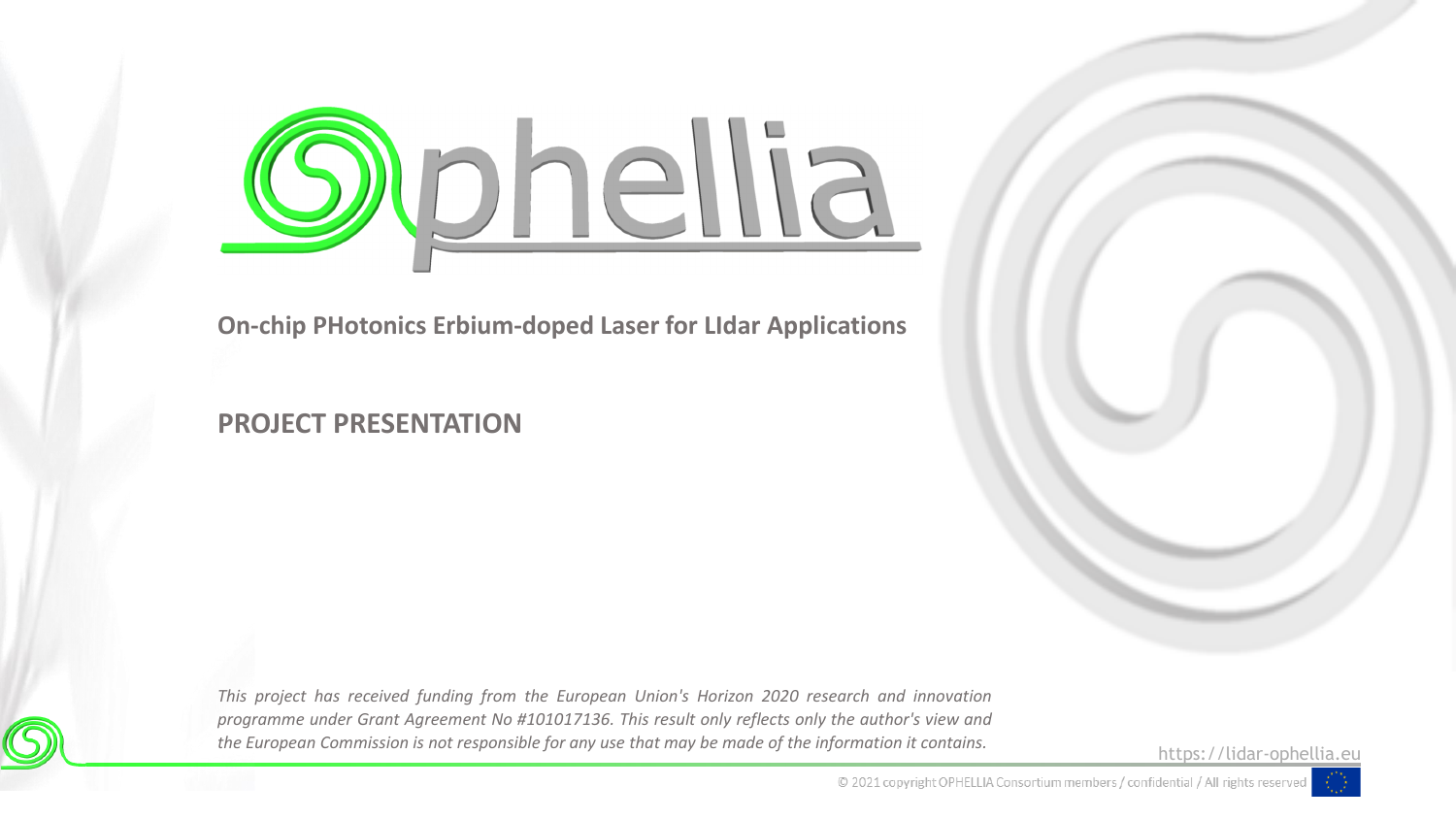OBJECTIVES - On-chip PHotonics Erbium-doped Laser for LIdar Applications

The objective of OPHELLIA is to develop novel materials and integration technology for the realization of innovative PIC<sup>(a)</sup> building blocks to develop PIC-based laser sources for emerging TOF<sup>(b)</sup> and FMCW<sup>(c)</sup> LiDAR<sup>(d)</sup> applications.

These LIDAR will be low cost and low size thanks to the high chip integration and tolerant packaging technology while, at the same time, exhibit the same or even higher performance than existing solutions.



(a)PIC: Photonic integrated circuit <sup>(b)</sup>TOF: Time of flight <sup>(c)</sup>FMCW: Frequency-modulated continuous-wave <sup>(d)</sup>LiDAR: Light detection and ranging

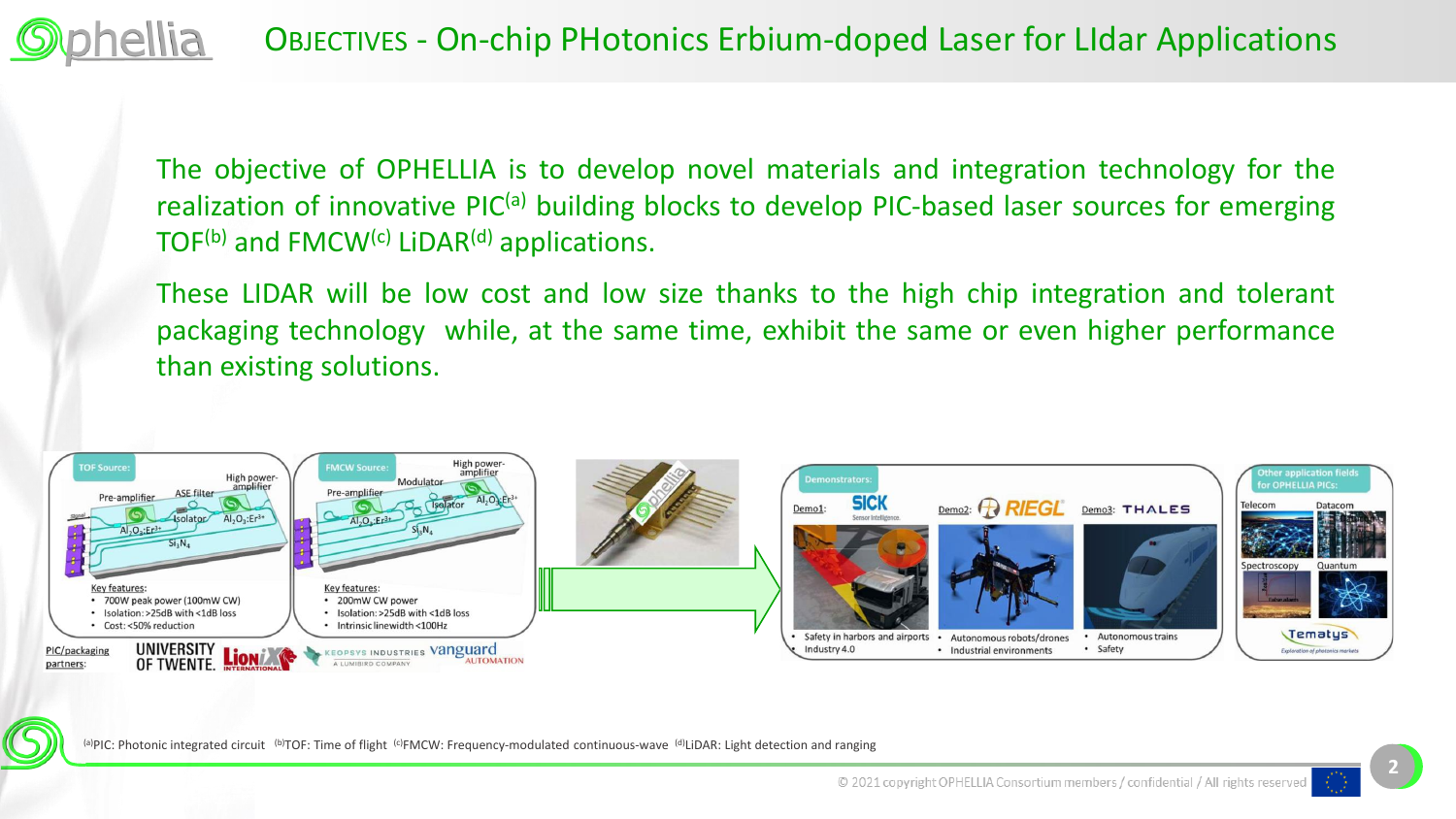- 1. To develop advanced functional materials with enhanced performance
	- **■** Both high gain per unit length erbium doped Al<sub>2</sub>O<sub>3</sub> (for on-chip amplification), as well as materials with high magneto-optical response
- 2. To develop several key PIC building blocks that are not yet available, and that are critical for the realization of PIC based sources for LiDAR applications
- 3. To develop automated-compatible assembly and packaging technologies allowing high chip density and high coupling efficiency
- 4. To design, fabricate and characterize
	- **EXECT** a high peak power pulsed source for eye safe chip-scale TOF LiDAR
	- a high-output power phase modulated ultra-narrow linewidth source suitable for highly advanced FMCW LiDAR
- 5. To validate the developed technology in three demonstrators for three different emerging LiDAR applications
	- TOF LIDAR system to be mounted on ground robots or small drones to monitor industrial or archeological environments (RIEGL)
	- TOF LiDAR system for safety in harbors and airports (SICK)
	- **FMCW LIDAR system for autonomous trains (Thales)**





**3**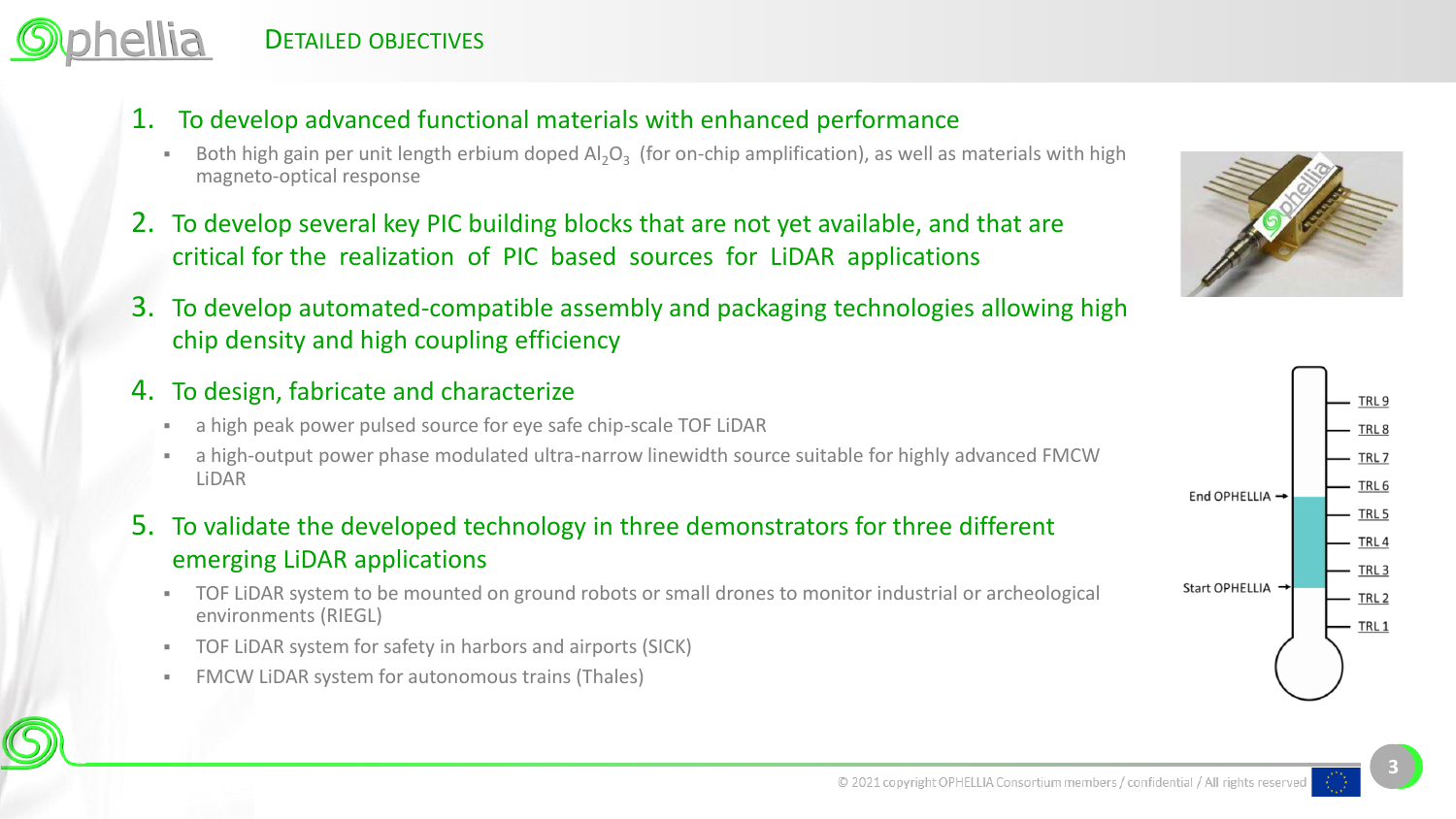

## EXPLOITATION AND DEMONSTRATIONS





#### Autonomous robots/Drones Industrial applications

#### Autonomous train / Traffic safety

# Exploitation of the results in other